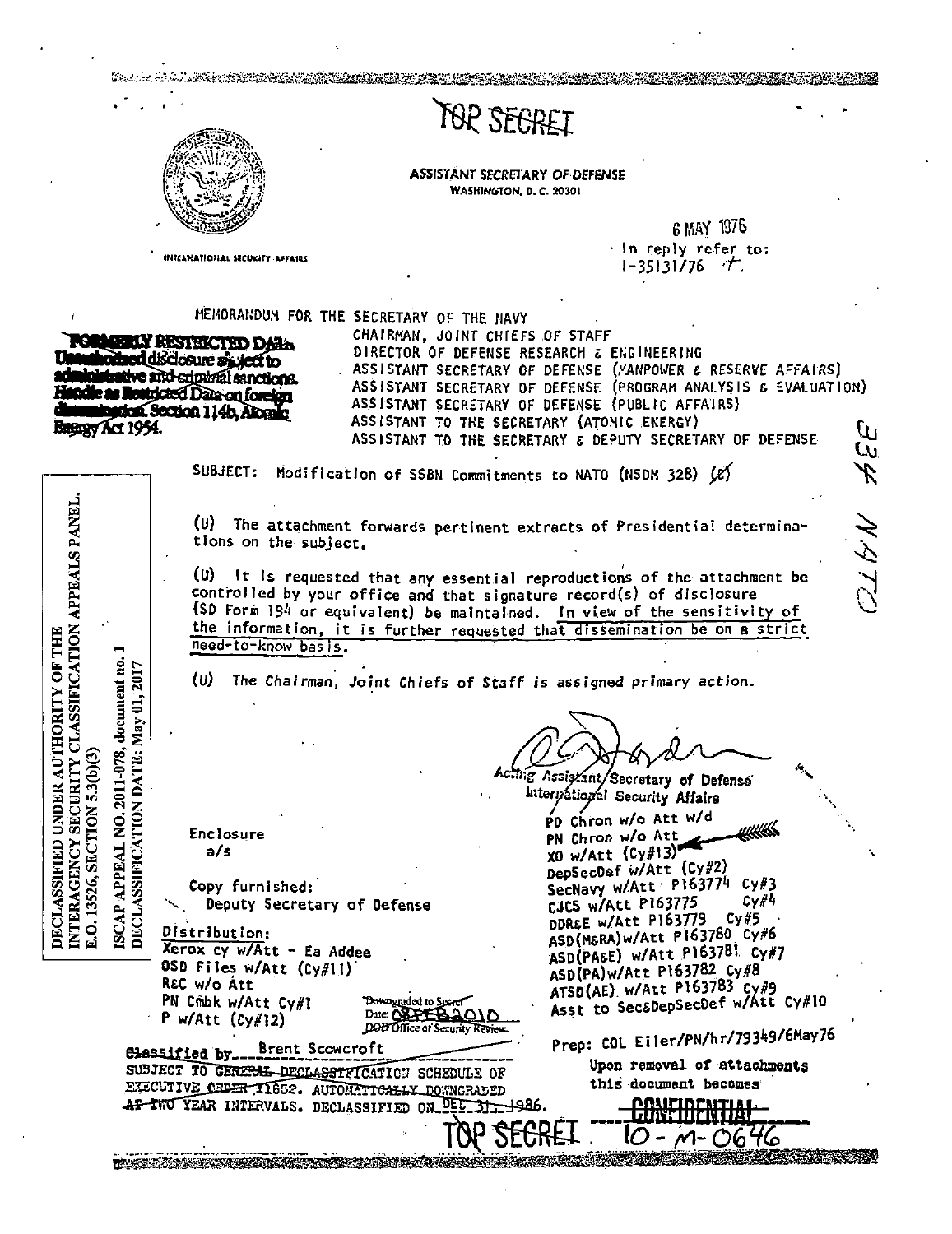## TOP SEGRET

LDROCH AND DER STREEK STREEK ER DER HIJFERIGE EN DIE STREEK DIE DIE STREEK DIE DIE STREEK DIE DIE DIE STREEK D



ASSISTANT SECRETARY OF *DEFENSE*  **WASHINGTON. D. C. 20301** 

> 6MAY 1976 In reply refer to: l-'35131/76

**INTERNATIONAL SECURITY AFFAIRS** 

MEMORANDUM FOR THE DEPUTY ASSISTANT SECRETARY FOR EUROPEAN & NATO AFFAIRS . DEPUTY ASSISTAllT SECRETARY FOR POLICY PLANS & NSC AFFAIRS

SUBJECT: Modification of SSBN Commitments to NATO (NSDM 328) Let

(U) The attachment forwards pertinent extracts of Presidential determinations on the subject.

(U) Reproduction of the attachment is prohibited without the permission of this office. A signature record of disclosure (SD Form 194) shall be maintained. In view of the sensitivity of the information, it is further requested that dissemination be on a strict need-to-know basis.

(U) The Chairman, Joint Chiefs of Staff has been assigned primary action.

 $\overline{\mathrm{De}}$ fenso Acting Asciaten retary of

International Security Affairs

Enclosure a/s

Distribution: Xerox cy w/Att - *Ea* Addee RC w/o Att· PN Cmkb w/Att (Cy#I) w/d PD Chron w/o Att  $X0$  w/Att  $\left[\begin{smallmatrix} C & f \\ C & f \end{smallmatrix}\right]$ PN Chron w/o Att E w/Att .(Cy#I 4) P w/Att (Cy#l 2) ED w/Att  $(c_{y#15})$ PD (Dr. Gaffney)w/Att(Cy#l6)

Prep: COL Eiler/PD/hr/79349/6May76

| Brent Scowcroft<br>Classified by.<br>SUBJECT TO GENERAL DECLASSIFICATION SCHED'<br>$\bullet$<br>EXECUTIVE ORDER 11652. AUTOMATICALLY DOWN<br>AT THO YEAR INTERVALS. DECLASSIFIED ONLEL | Upon removal of attachments<br>this document becomes |  |
|----------------------------------------------------------------------------------------------------------------------------------------------------------------------------------------|------------------------------------------------------|--|
|                                                                                                                                                                                        |                                                      |  |
|                                                                                                                                                                                        |                                                      |  |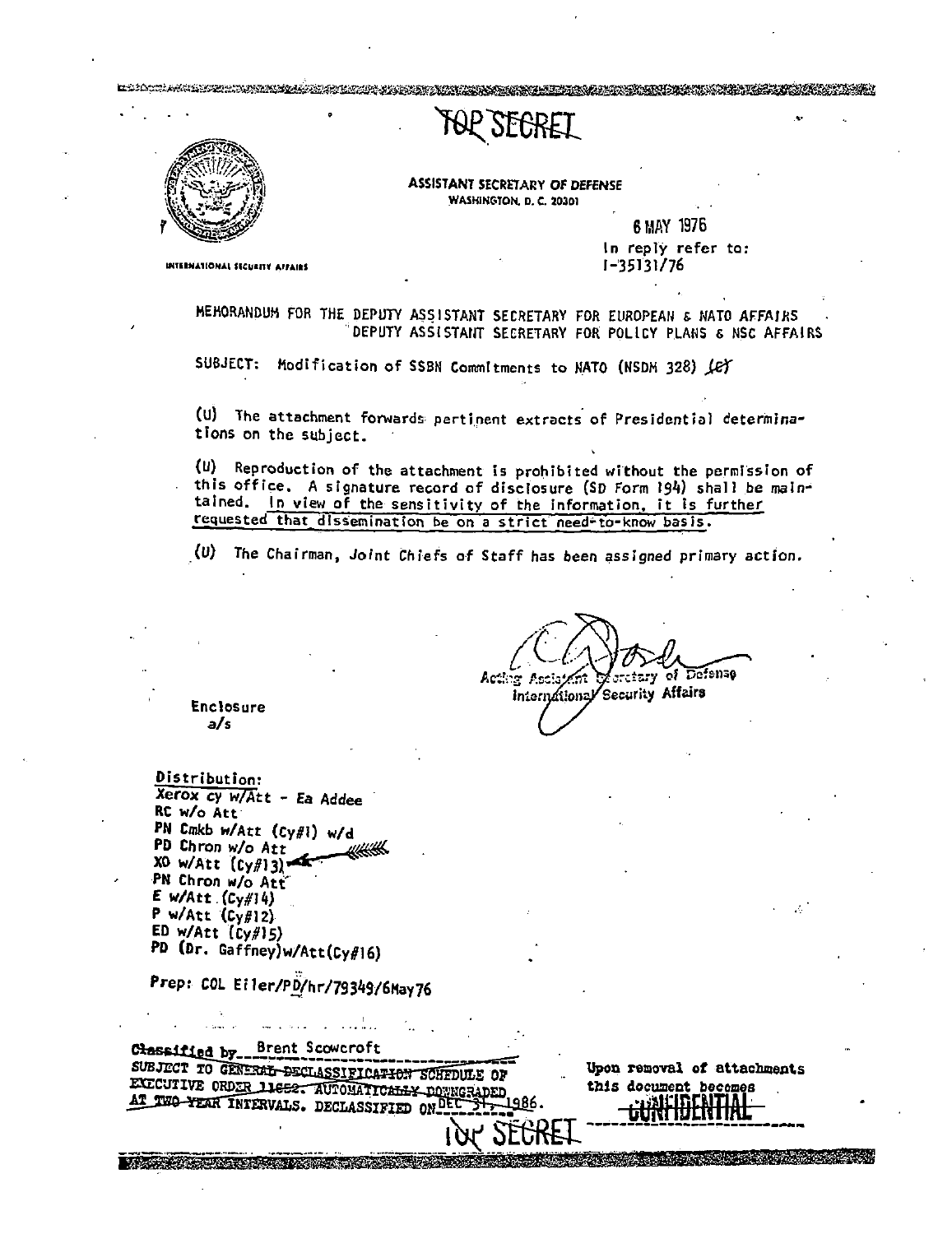SUBJECT: Modification of SSBN Commitments to NATO (NSDM 328) Let

Pertinent extracts of NSDM 328, dated 4 May 1976 (addressed to: The<br>Secretary of State; The Secretary of Defense; copies to: Chairman, Joint Chiefs of Staff; The Director of Central Intelligence; and signed by Brent Scowcroft).

TOR SEGRET

The President has approved the proposal *to modify* the U.S. *commitment* of fleet ballistic missile warheads to NATO. This modification should provide Improved survivability of the forces committed to the General Strike Plan (GSP) and allow for some reduction in tactical aircraft requirements for targeting against fixed targets in the GSP, thus making such aircraft fully available for other theater operations. Specifically, the U.S. will offer to:

-- Provide SACEUR with the military authority for target assignment, alerting, and missile release for 230 Poseidon RVs from normally alert Poseidon SSBNs and 1.70 Poseidon RVs from normally non-alert Poseidon SSBNs, vice the current arrangement whereby SACEUR is provided the same authority, for 150 Poseidon RVs from alert Poseidon SSBNs. In the case of the RVs from normal.ly non-alert SSBNs, *it* is understood that SACEUR's missile alerting and release authority becomes·operative after the SSBNs have been directed to generate by proper authorities. It is also understood that the Director of Strategic Target Planning will perform tho detailed targeting function for these RVs based on a 1ist of SACEURdesignated targets in coordination with SACEUR.

-- Carry the 400 SACEUR-assigned RVs in NATO-pure missiles aboard any number of normally alert or normally non-alert SSBNs, as appropriate, whether located in CINCLANT's or USCINCEUR's area of responsibility.

Any proposal for commitment of additional RVs beyond those specified above shall be submitted to the.President for his approval.

It is to be understood that these commitments to NATO in no way infringe upon the current authority of the President of the United States with regard to missile release either in the NATO context or as a unilateral national action. The currently approved nuclear weapons safety rules for the Poseidon weapon system will remain in effect for those missiles assigned to NATO. The appropriate authorities aboard SSBNs which carry NATO-assigned missiles will be provided with the necessary command, control and communi,cations documentation required for alerting and launch of missiles in accordance with NATO authorization procedures.

The Secretaries of State and Defense, or their designated representatives, may proceed with any necessary consultation and planning in NATO in accordance with the above.

This NSDM supersedes relevant portions of NSDH 132 of September 13, 1971.

Trassified by Brent Scowcroft === JUBJECT TO GENERAL DECLASSIFICATION SCHEDULS OF  $\frac{13}{9}$  or  $\frac{-11}{9}$ ELCUTIVE ORDER 11652. AUTOMATICALLY DOWNGRADED :LEED YEAR INTERVALS. DECLASSIFIED ON DEC 31, 1986. <u>The Commission of the Commission of the Commission of the Commission of the Commission of the Commission of the Commission of the Commission of the Commission of the Commission of the Commission of the Commission of the C</u>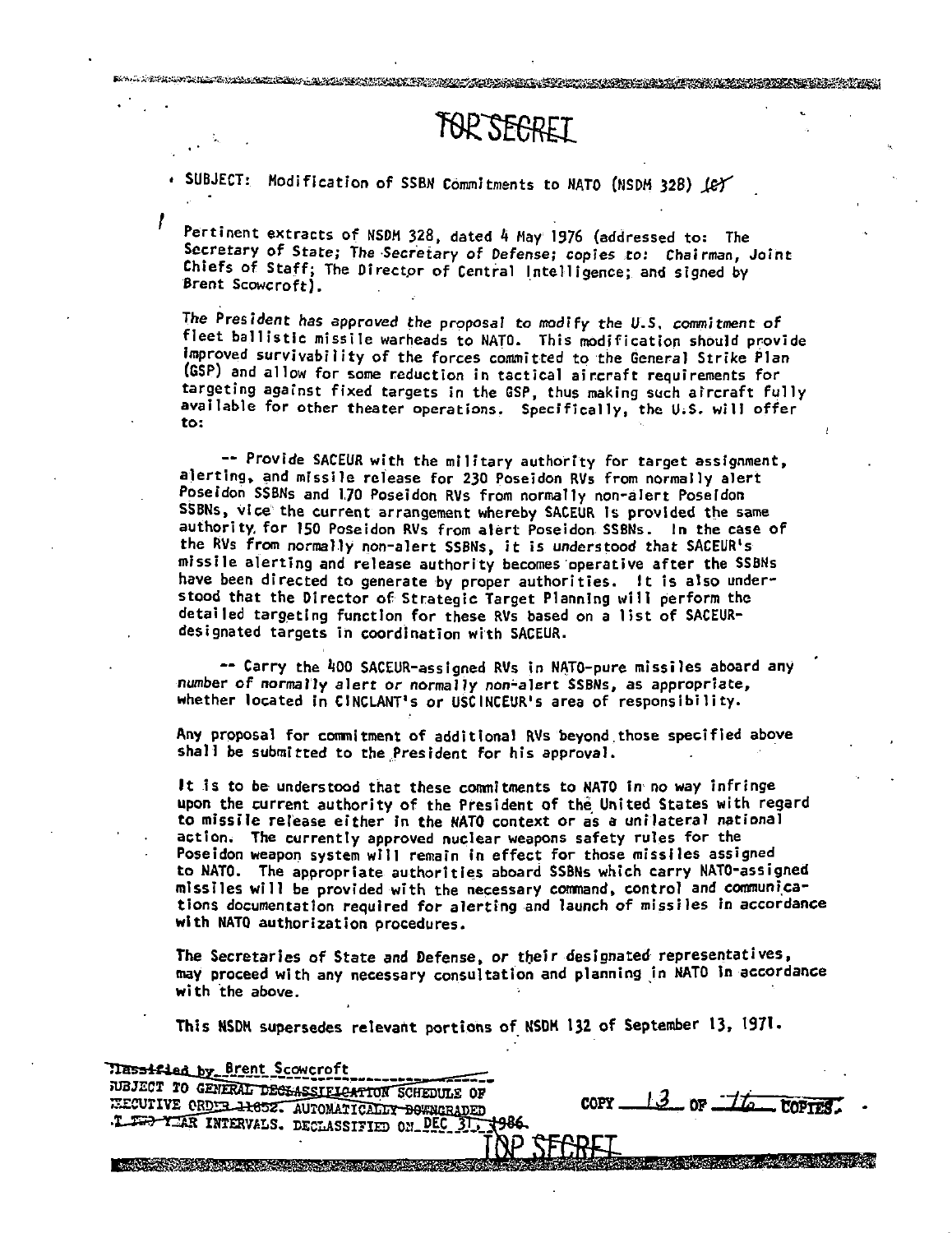|              |                                                                                                                                                                                                                                                                                                                                                                                                                                                                                                                                                                                                           |                 |                         | OF SECRET INFORMATION               |                                                                 |
|--------------|-----------------------------------------------------------------------------------------------------------------------------------------------------------------------------------------------------------------------------------------------------------------------------------------------------------------------------------------------------------------------------------------------------------------------------------------------------------------------------------------------------------------------------------------------------------------------------------------------------------|-----------------|-------------------------|-------------------------------------|-----------------------------------------------------------------|
|              | OFFICE OF THE SECRETARY OF DEFENSE<br>THE SECRET INFORMATION COVER SHEET                                                                                                                                                                                                                                                                                                                                                                                                                                                                                                                                  |                 |                         | CONTROL HUMBER SI<br>$1 - 35131/76$ | <b>INCLOSURES</b><br>ı                                          |
|              | The attached TOP SECRET information contains data the security aspect of which is paramount, and unauthor-<br>ized disclosure of which would cause EXCEPTIONAL GRAVE DANGER TO THE NATION. Special care in the handling, cus-<br>tody, and atorage of the attached information must be exercised in accordance with the security regulations.<br>This cover sheet is NOT A RECEIPT but a record of persons who have read all or any part of the document(s) iden-<br>tified by number above,<br>Each person receiving the attached TOP STCRET information shall sign and fill in the information required |                 |                         |                                     |                                                                 |
|              | be for.                                                                                                                                                                                                                                                                                                                                                                                                                                                                                                                                                                                                   |                 |                         |                                     |                                                                 |
|              | a la E                                                                                                                                                                                                                                                                                                                                                                                                                                                                                                                                                                                                    | <b>ACCESSED</b> | DATE<br><b>ACCESSED</b> |                                     | <b>BENARAS</b><br>(ladicate portlans and ell of documents raad) |
|              | Welen Dr                                                                                                                                                                                                                                                                                                                                                                                                                                                                                                                                                                                                  | 5/5/76          | 5/6/76                  | Typed                               |                                                                 |
| Ŧ            |                                                                                                                                                                                                                                                                                                                                                                                                                                                                                                                                                                                                           |                 | 674,76                  | Kennearm                            |                                                                 |
| э            |                                                                                                                                                                                                                                                                                                                                                                                                                                                                                                                                                                                                           |                 |                         |                                     |                                                                 |
| ×.           |                                                                                                                                                                                                                                                                                                                                                                                                                                                                                                                                                                                                           |                 |                         |                                     | ŕ.                                                              |
| ٠            |                                                                                                                                                                                                                                                                                                                                                                                                                                                                                                                                                                                                           |                 |                         |                                     |                                                                 |
| 6            |                                                                                                                                                                                                                                                                                                                                                                                                                                                                                                                                                                                                           |                 | ٠                       |                                     |                                                                 |
| $\mathbf{r}$ |                                                                                                                                                                                                                                                                                                                                                                                                                                                                                                                                                                                                           |                 |                         |                                     |                                                                 |
| a            |                                                                                                                                                                                                                                                                                                                                                                                                                                                                                                                                                                                                           |                 |                         |                                     |                                                                 |
| ۰            | $\cdot\hspace{0.75mm}$                                                                                                                                                                                                                                                                                                                                                                                                                                                                                                                                                                                    |                 |                         |                                     |                                                                 |
| 10           |                                                                                                                                                                                                                                                                                                                                                                                                                                                                                                                                                                                                           |                 |                         |                                     |                                                                 |
|              |                                                                                                                                                                                                                                                                                                                                                                                                                                                                                                                                                                                                           |                 |                         |                                     |                                                                 |
| 11           | ÷.,                                                                                                                                                                                                                                                                                                                                                                                                                                                                                                                                                                                                       |                 |                         |                                     |                                                                 |
| 12           | $\bullet$                                                                                                                                                                                                                                                                                                                                                                                                                                                                                                                                                                                                 |                 |                         |                                     |                                                                 |
| 17           |                                                                                                                                                                                                                                                                                                                                                                                                                                                                                                                                                                                                           |                 |                         |                                     |                                                                 |
| 77           |                                                                                                                                                                                                                                                                                                                                                                                                                                                                                                                                                                                                           |                 |                         |                                     | ٠                                                               |
| 15           |                                                                                                                                                                                                                                                                                                                                                                                                                                                                                                                                                                                                           |                 |                         |                                     |                                                                 |
| 16           |                                                                                                                                                                                                                                                                                                                                                                                                                                                                                                                                                                                                           |                 |                         |                                     |                                                                 |
| 17           |                                                                                                                                                                                                                                                                                                                                                                                                                                                                                                                                                                                                           |                 |                         |                                     |                                                                 |
| 18           |                                                                                                                                                                                                                                                                                                                                                                                                                                                                                                                                                                                                           |                 |                         |                                     |                                                                 |
| 10           |                                                                                                                                                                                                                                                                                                                                                                                                                                                                                                                                                                                                           |                 |                         |                                     |                                                                 |
| 20           |                                                                                                                                                                                                                                                                                                                                                                                                                                                                                                                                                                                                           |                 |                         |                                     |                                                                 |

 $\epsilon$ 

 $\frac{1}{2} \frac{1}{2} \frac{1}{2} \frac{1}{2} \frac{1}{2}$ 

 $\mathcal{L}^{\mathcal{L}}$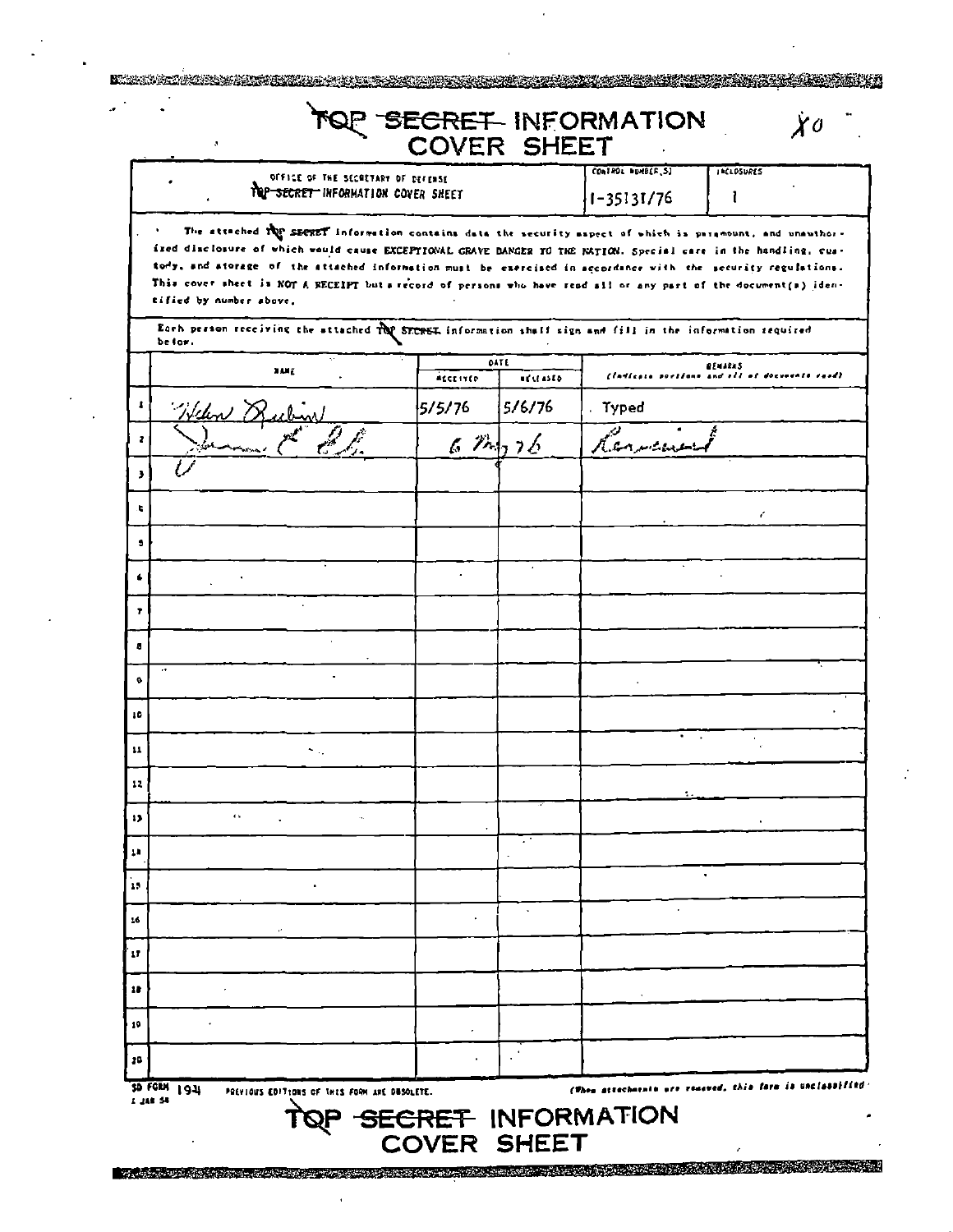## TOR SEGREI



INTERNATIONAL SECURITY ASSESSE

DER BERTANDEN DER TRANSPORTER AND DER TRANSPORTER

**ASSISTANT SECRETARY OF DEFENSE** WASHINGTON, D. C. 20301

> 6 MAY 1976 In reply refer to:  $1 - 35131/76$

> > ミンディ

MEMORANDUM FOR THE SECRETARY OF THE HAVY

CHAIRMAN, JOINT CHIEFS OF STAFF DIRECTOR OF DEFENSE RESEARCH & ENGINEERING ASSISTANT SECRETARY OF DEFENSE (MANPOWER & RESERVE AFFAIRS) ASSISTANT SECRETARY OF DEFENSE (PROGRAM ANALYSIS & EVALUATION) ASSISTANT SECRETARY OF DEFENSE (PUBLIC AFFAIRS) ASSISTANT TO THE SECRETARY (ATOMIC ENERGY) ASSISTANT TO THE SECRETARY & DEPUTY SECRETARY OF DEFENSE ىي

SUBJECT: Modification of SSBN Commitments to NATO (NSDM 328) (e)

(U) The attachment forwards pertinent extracts of Presidential determinations on the subject.

(U) It is requested that any essential reproductions of the attachment be controlled by your office and that signature record(s) of disclosure (SD form 194 or equivalent) be maintained. In view of the sensitivity of the information, it is further requested that dissemination be on a strict need-to-know basis.

(U) The Chairman, Joint Chiefs of Staff is assigned primary action.

mg Assistant/Secretary of Defense Interpational Security Affairs

PD Chron w/o Att w/d PN Chron w/o Att  $X0$  w/Att  $(Cy#13)$ DepSecDef w/Att (Cy#2) SecNavy w/Att P163774 Cy#3 CJCS w/Att P163775  $cy#4$ DDR&E w/Att P163779 Cy#5 ASD(MERA)W/Att P163780 Cy#6 ASD(PASE) w/Att P163781 Cy#7 ASD(PA)w/Att P163782 Cy#8 ATSD(AE) w/Att P163783 Cy#9 Asst to SecoDepSecDef w/Att Cy#10

Prep: COL Eller/PN/hr/79349/6May76

Upon removal of attachments this document becomes

All Company of the All Company of the Company of the Company of the Company of the Company of the Company of the Company of the Company of the Company of the Company of the Company of the Company of the Company of the Comp

Enclosure  $a/s$ 

Copy furnished: Deputy Secretary of Defense

Distribution: Xerox cy w/Att - Ea Addee OSD Files w/Att (Cyt) RSC w/o Att PN Cmbk w/Att  $Cy_{\#1}$ P w/Att (Cy#12) ("unarate mines)

<u> 1940 - Adam Andrew Maria I, Amerikaansk politik (d. 1980)</u>

Classified by Brent Scowcroft SUBJECT TO GERERAL-DECLASSIFICATION SCHEDULE OF EXECUTIVE ORDER 11652. AUTOMATICALLY-DOZNGRADED AT TWO YEAR INTERVALS. DECLASSIFIED ON DEC